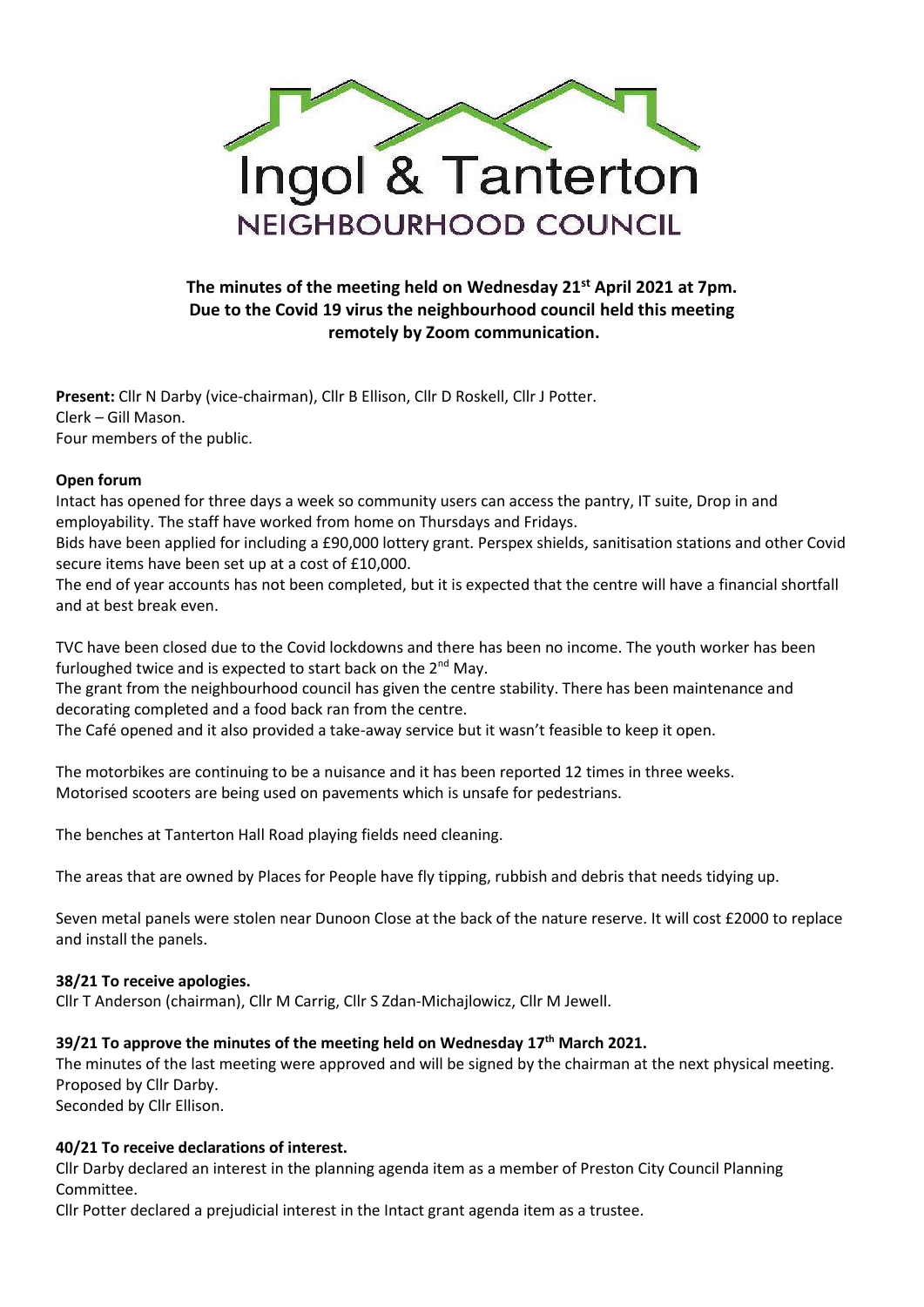Cllr Ellison declared a prejudicial interest in the TVC grant agenda item as a trustee.

# **41/21 To consider the update on the installation of the defibrillator at the TVC.**

It was resolved that the defibrillator be installed at a cost of £262.80 including vat. Proposed by Cllr Ellison. Seconded by Cllr Darby.

# **42/21 Finance.**

# **Expenditure**

| <b>BACS</b> | Gill Mason - clerk   | <b>Expenses March</b>              | £53.88   |
|-------------|----------------------|------------------------------------|----------|
| <b>BACS</b> | MB Landscaping       | Lengthsman's hours (basic) April   | £450.66  |
| <b>BACS</b> | Gill Mason - clerk   | <b>Wages April</b>                 | £680.73  |
| <b>BACS</b> | Preston CC           | <b>Christmas Trees</b>             | £4515.80 |
| <b>BACS</b> | <b>British Gas</b>   | <b>Cottam Lane Gate</b>            | £40.30   |
| <b>BACS</b> | London Hearts        | Defibrillator                      | £1441.00 |
| <b>BACS</b> | <b>Bruce Ellison</b> | Land registry search reimbursement | £6.00    |

It was resolved that the payments be made.

Proposed by Cllr Darby.

Seconded by Cllr Potter.

# **43/21 To consider the lengthsman's update.**

The clerk reported that the lengthsman had not turned up for the last meeting and the ordered boards for the signage had been cancelled by the lengthsman as he will use scaffold boards.

The planters are in need of watering and the lengthsman will be asked to use his eight hours a week to complete this over the next month.

## *Summer watering schedule.*

The lengthsman will be asked to calculate how many hours it takes to water all of the planters, so the ITNC can work out a package of work over and above the eight hours per week that the lengthsman is contracted to.

# **44/21 To consider planning matters and applications.**

Application number: 06/2021/0299

Address: 3 Cottam Nurseries, Cottam Lane, Preston, PR2 3XW

Description: Erection of 1no. Class B8 storage building following demolition of existing storage building. No observations.

Application number: 06/2021/0475

Application type: Full application

Address: Whitefield House Farm , Mayfield Avenue, Preston, PR2 3PL

Description: Two and single storey rear extensions following partial demolition of existing kitchen No observations.

#### Application number: 06/2021/0507

Application type: Amendment following grant of planning permission

Address: Ingol Golf And Squash Club (Phase 1 - Land west of Wychnor, south of Lightfoot Lane), Preston, PR2 7BY Description: Amendment to reserved matters application 06/2018/1405 comprising of material changes to fence (non-material amendment not subject to consultation).

The neighbourhood council object to the application.

The developer wants to change the wall at the Eastern end of the new estate from a 1.8m high brick wall to a 1.8m high wooden featheredge board.

The objection is based on:

- 1, The walls in the estates in the immediate area are brick.
- 2, The land where the wall is proposed is very wet in the Autumn, Winter & Spring months and therefore the proposed fence posts and featherboard would be subject to rot in the near future.
- 3, The proposal has no future maintenance plans included the application.
- 4, A brick wall would last the life of the estate, whereas a wood fence would not and would require